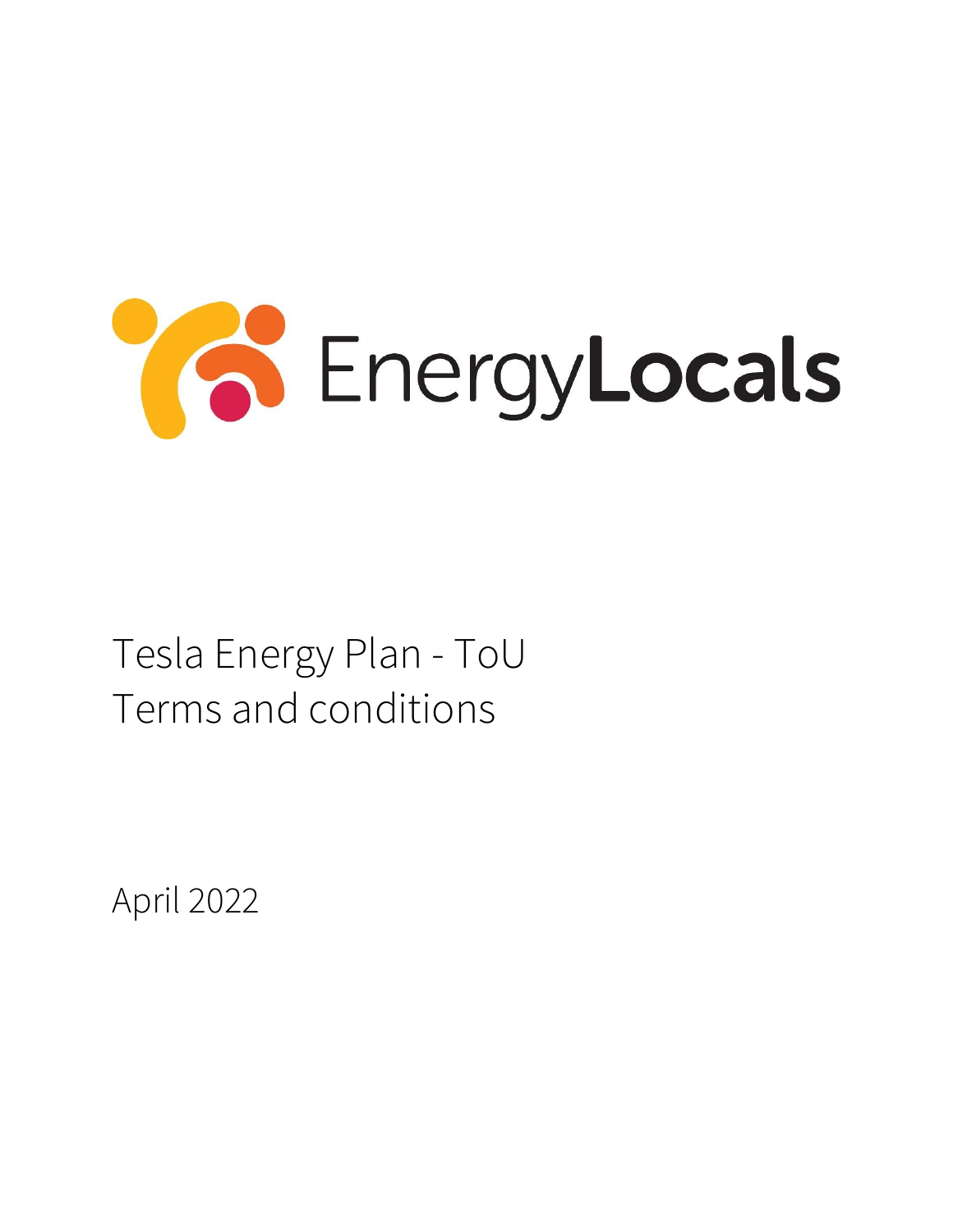

## Tesla Energy Plan: terms & conditions

These terms should be read in conjunction with the standard Energy Locals Market Terms & Conditions.

- (a) You acknowledge and agree that on each day during this Agreement you must:
	- i. have authority and capacity to enter into this Agreement;
	- ii. be a residential customer on a residential network tariff;
	- iii. not be participating in another Virtual Power Plant program;
	- iv. have a System<sup>1</sup> installed that does not have network supply voltages that exceed AS/NZS4777.2 inverter operating limits;
	- v. own or have the right to use the System;
	- vi. own or occupy the premises at which the System is or will be installed, or if you are not the owner, you have obtained written consent from the owner in relation to the entry into and performance of this Agreement;
	- vii. have all necessary approvals, consents or authorities from any owner, residents, owner's corporation or local authorities;
	- viii. ensure the System is properly functioning and maintained and that you are connected to the internet (ideally through wifi or an ethernet connection) on a continuous basis;
	- ix. if you live in Victoria, have a smart meter installed prior to entering this Agreement;
	- x. if you live in any other state, have a smart meter installed or be involved in an active installation process while entering this Agreement (and if required bear the cost of any additional electrical works necessary to make the property compliant). If you do not have a smart meter installed on entering this Agreement, you will be charged a single rate tariff until the installation is complete (se[e pricing and terms\)](https://save.energylocals.com.au/teslaenergyplan-tou-prices/);
	- xi. have a solar PV system size no larger than 15kW for each eligible Powerwall at the premises at which the System is installed;
	- xii. waive any Powerwall Credits or Welcome Credits that remain on your account, should you choose to terminate this Agreement. Powerwall Credits and Welcome Credits are not redeemable for cash and may only be used to offset energy charges. You may request to withdraw the value of other credits on your account for cash (e.g. credits generated via Feed in Tariff, Grid Support Credits).
	- xiii. if you joined the Tesla Energy Plan between 22 March 2021 and 31 March 2022 and received a discounted Powerwall, pay back any hardware discount if you decide to leave the Tesla Energy Plan before the minimum term of 24 months, calculated as (\$ hardware discount / 24) x the number of months remaining in the Minimum Term, capped at \$2000 (inc. GST). If you previously received a hardware discount you are not eligible to receive Powerwall Credits or Welcome Credits for the same premises (and you must continue to maintain eligibility as described below).

<sup>&</sup>lt;sup>1</sup> System means the solar PV, an eligible Powerwall (excluding Powerwall 1) and smart meter systems operating individually, or aggregated as the context requires.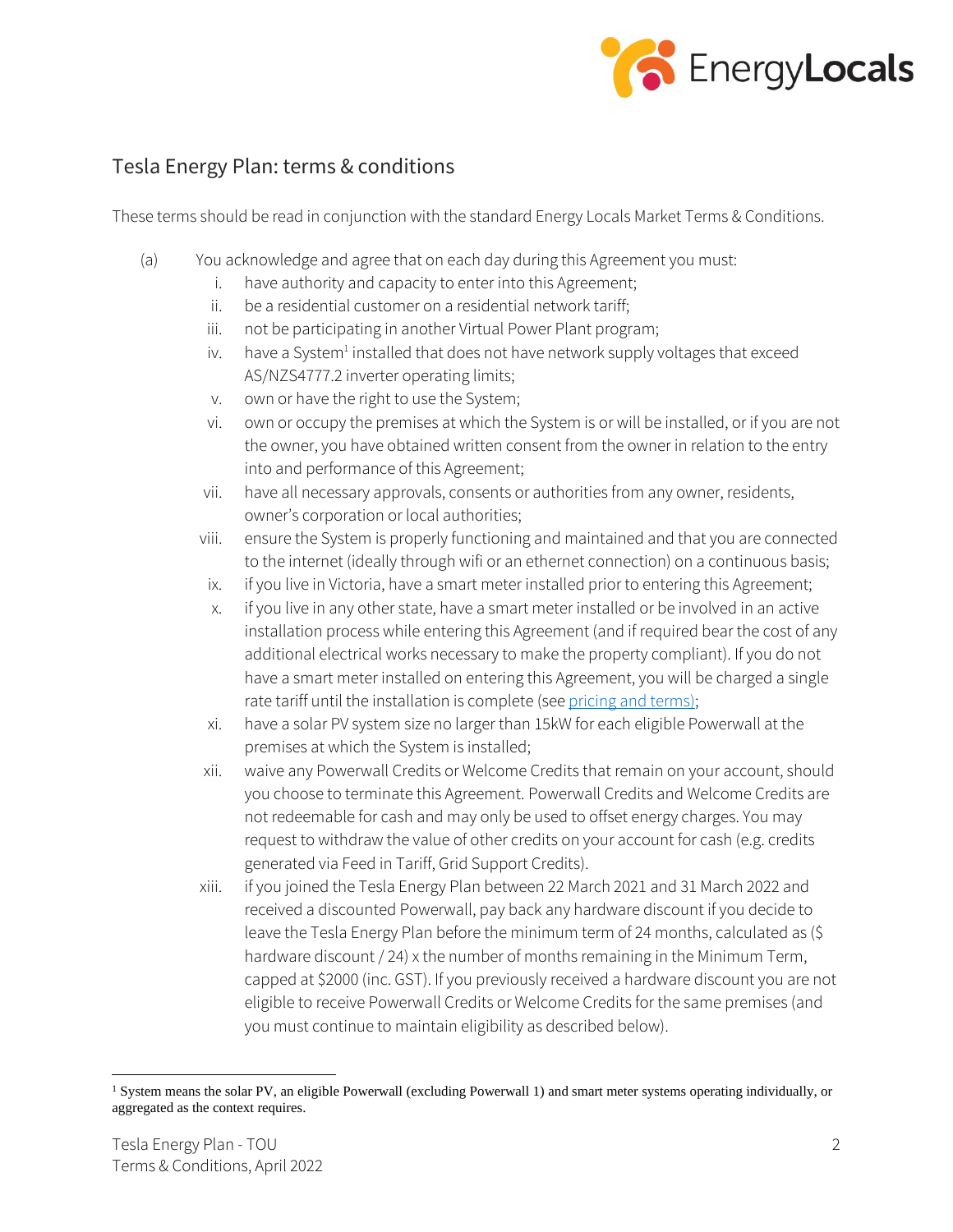

- xiv. ensure you meet the eligibility criteria<sup>2</sup> for the offer you select:
	- i. Powerwall Credits and Welcome Credits are distinct offers that are only available at point of sale for the Tesla Energy Plan. They cannot be claimed together and are only available once per premises.
	- ii. Powerwall Credits are only available to customers who join the Tesla Energy Plan within 30 days of a new, eligible Powerwall installation, and don't have an existing Powerwall at the same premises. If you install more than 1 Powerwall at the same time and join the Tesla Energy Plan within 30 days of installation, only the first Powerwall is eligible to receive Powerwall Credits.
	- iii. Welcome Credits are only available to customers who have had an eligible Powerwall installed more than 30 days before transferring to the Tesla Energy Plan, and have not been connected to the Tesla Energy Plan previously. If you have an existing Powerwall and you install a new Powerwall at the same premises and join the Tesla Energy Plan within 30 days of installation, you are eligible to receive the Welcome Credit only.
	- iv. If you are already connected to the Tesla Energy Plan and you purchase and install an additional Powerwall at the same premises, you are not eligible for Powerwall Credits or Welcome Credits.
- xv. allow Energy Locals to work with the relevant network provider to select the most appropriate network tariff arrangement for the Tesla Energy Plan, and acknowledge that your electricity meter may need to be reconfigured as a result;
- xvi. comply with our requests to ensure our compliance with the Rules<sup>3</sup> in relation to the premises at which the System is installed and the System;
- xvii. allow Tesla<sup>4</sup> to control the System and its back-up functionality. Tesla will provide a minimum battery reserve of 20% for back-up. This will be set at 20% automatically once you transfer to Tesla Energy Plan, after which you can request it to be set lower;
- xviii. allow Tesla to discharge your solar and/or Powerwall directly to the grid. The Powerwall discharge cycle limit (675 kWh or 50 x 13.5 kWh discharges from your Powerwall to the grid per year) applies to each Powerwall individually, and is calculated from the date of your transfer to the Tesla Energy Plan (if your Powerwall was installed prior to joining the Tesla Energy Plan) or date of Powerwall installation (if your Powerwall was installed after joining the Tesla Energy Plan). The Powerwall discharge cycle limit applies to all network regions where the Tesla Energy Plan is available, except Ausgrid (see **FAQs** for more details).
	- xix. cooperate with Tesla in relation to and allow Tesla to install software upgrades; and

<sup>&</sup>lt;sup>2</sup> Eligibility will be periodically checked. If you are found to be ineligible for the product you have selected, Energy Locals reserves the right to remove the credit from your account.

<sup>&</sup>lt;sup>3</sup> Rules or Energy Laws mean the National Energy Retail Rules made under the National Energy Retail Law, State and Territory laws and rules relating to energy and the legal instruments made under those laws and Rules, including the Electricity Industry Act 2000 (Victoria) and Energy Retail Code (Victoria).

<sup>4</sup> Tesla refers to Tesla Motors Australia, Pty Ltd (TMA); (ABN 68 142 889 816)